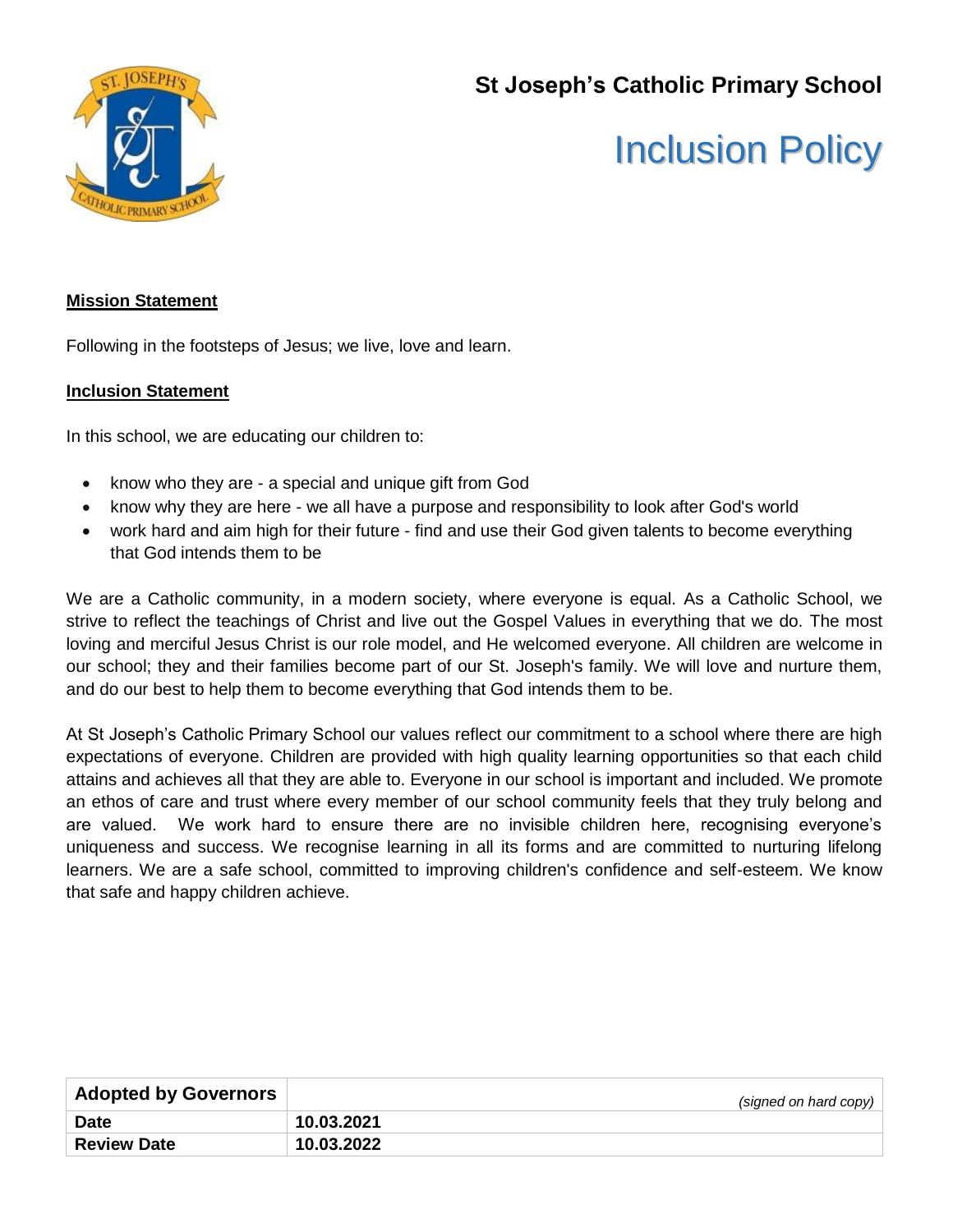The staff and governors of St. Joseph's Catholic Primary School are committed to ensuring that the learning needs of all pupils are met and that every child makes the best possible progress. Every teacher is a teacher of every child including those with additional needs. In line with our mission statement, we live by the Gospel Values of tolerance, respect, love and forgiveness. At St Joseph's our mission is:

#### *Following in the footsteps of Jesus; we live, love and learn.*

This policy complies with the statutory requirements of the SEND Code of Practice 2014 0–25 September 14 3.65 and has been written with reference to the following guidance and documents:

- SEND Code of Practice 0-25 2014
- Equality Act 2010: advice for schools DfE Feb 2013
- The Special Educational Needs and Disability regulations 2014
- Children and Families Act 2014.

#### **Name and contact details of SENCO**:

Bernadette Murphy Tel: 01257 265998 Email: senco@st-josephs-chorley.lancs.sch.uk The SENCO is part of the senior leadership team

#### **Inclusion statement**

At St Joseph's we endeavour to achieve maximum inclusion for all children (including those with special educational needs and disabilities) whilst ensuring all their individual needs are met. As a Catholic Primary School we have a Christ Centred Approach, staff and pupils are encouraged to live out the Gospel Values of love, kindness, compassion and respect to all.

Teachers provide differentiated learning opportunities to cater for the variety of needs of the children within the school and provide materials and resources appropriate to the children's interests and needs. This ensures that all children have full access to the school curriculum.

All members of staff in school have a responsibility for maximising the achievement and opportunity of all learners including those with SEND. Specifically, all teachers are teachers of pupils with special educational needs.

Staff are aware of their responsibilities towards all learners and a positive and sensitive attitude is shown towards all pupils at all times.

This policy was written in consultation with the Head teacher, Mrs Annie Douglas, the senior leadership team, and the school Governor with responsibility for SEN, Mr. Andrew King and Chair of Governors, Mr Andrew Vose.

#### **Aims**

The aims of our inclusion policy and practice in this school are:

- To provide curriculum access for all
- To secure high levels of achievement for all
- To meet individual needs through a wide range of provision
- To attain high levels of satisfaction and participation from pupils, parents and carers
- To map provision carefully for all vulnerable learners to ensure that staffing deployment, resource allocation and choice of intervention is leading to good learning outcomes.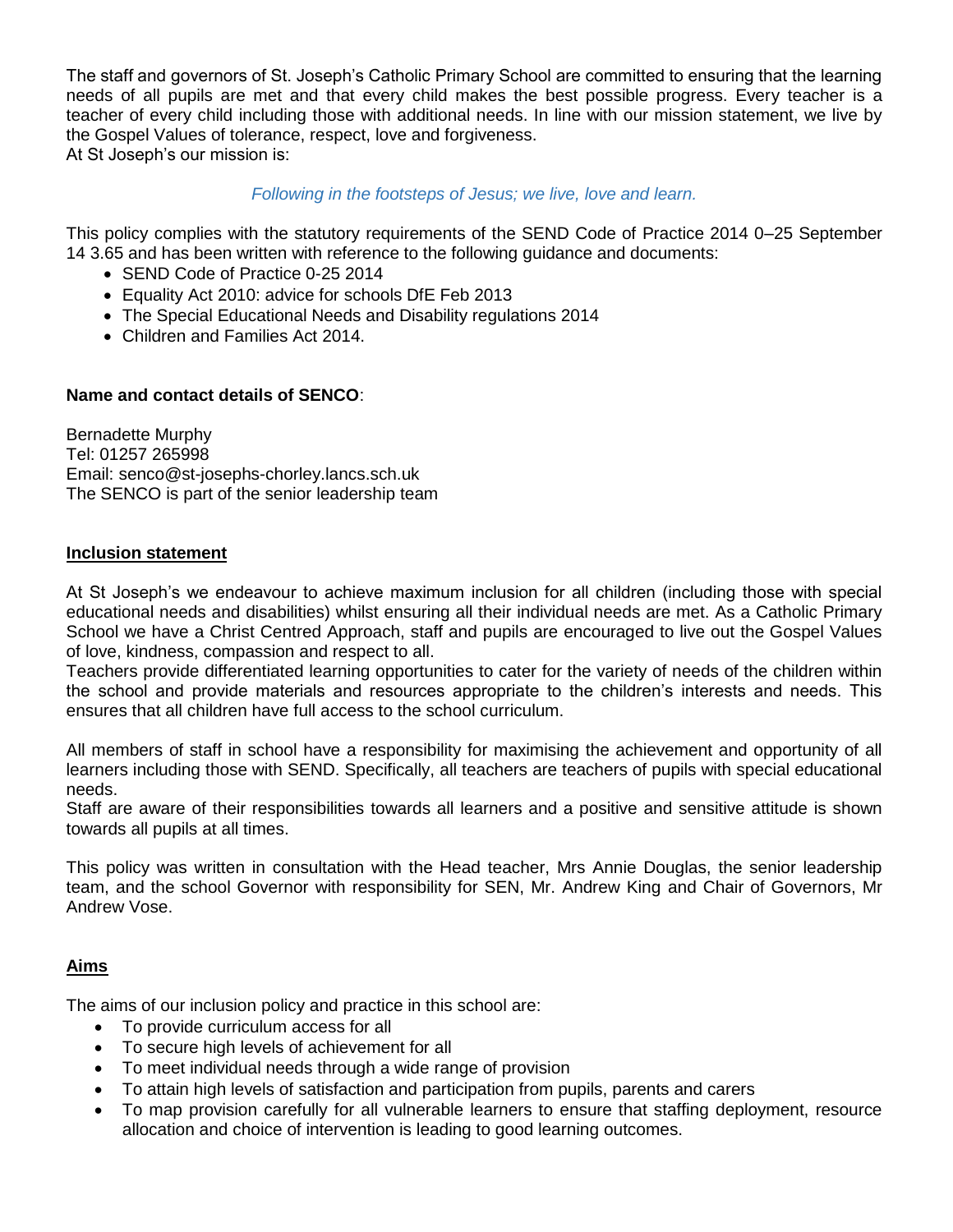- To ensure a high level of staff expertise to meet pupil need, through well -targeted continuing professional development.
- To work in cooperative and productive partnership with the Local Authority and other outside agencies, to ensure there is a multi-professional approach to meeting the needs of all vulnerable learners.
- To "promote children's self-esteem and emotional well-being and help them to form and maintain worthwhile relationships based on respect for themselves and others". (National Curriculum, 2014).

## **Objectives**

- To identify and provide for pupils who have special educational needs and additional needs
- To work within the guidance provided in the SEND Code of Practice 2014
- To operate a 'whole pupil, whole school' approach to the management and provision of support for special educational needs
- To provide a Special Educational Needs Co-ordinator (SENCO) who will work within the SEN Inclusion Policy
- To provide support and advice for all staff working with special educational needs pupils

#### **Section 2: Identifying Special Educational Needs**

The SEND Code of Practice 2014 suggests that pupils are only identified as SEN if they do not make adequate progress once they have had all the intervention or adjustments and good quality personalised teaching. The SEND Code of Practice 2014 5.32 states that special educational provision should be matched to the child's identified SEN.

Children's SEN are generally thought of in the following four broad areas of need and support:

- Communication and interaction
- Cognition and learning
- Social, emotion and mental health difficulties
- Sensory or/and physical needs

At St Joseph's we identify the needs of pupils by considering the needs of the whole child which will include not just the special educational needs of the child.

Some children in our school may be underachieving but will not necessarily have a special educational need. It is our responsibility to identify this quickly and to ensure that appropriate interventions are put in place to help these pupils to make the progress of which they are capable.

We recognise that some factors that are not SEND may impact on progress and attainment, these may include issues relating to:

- Attendance and punctuality
- Health and Welfare
- English as an Additional Language
- Being in receipt of Pupil Premium Grant
- Being a Looked After Child
- Being a child of Serviceman/woman
- Being a member of a Travelling community

Difficulties with behaviour as a need is not a way of describing SEN. Any concerns relating to a child's behaviour will be addressed as an underlying response to a need.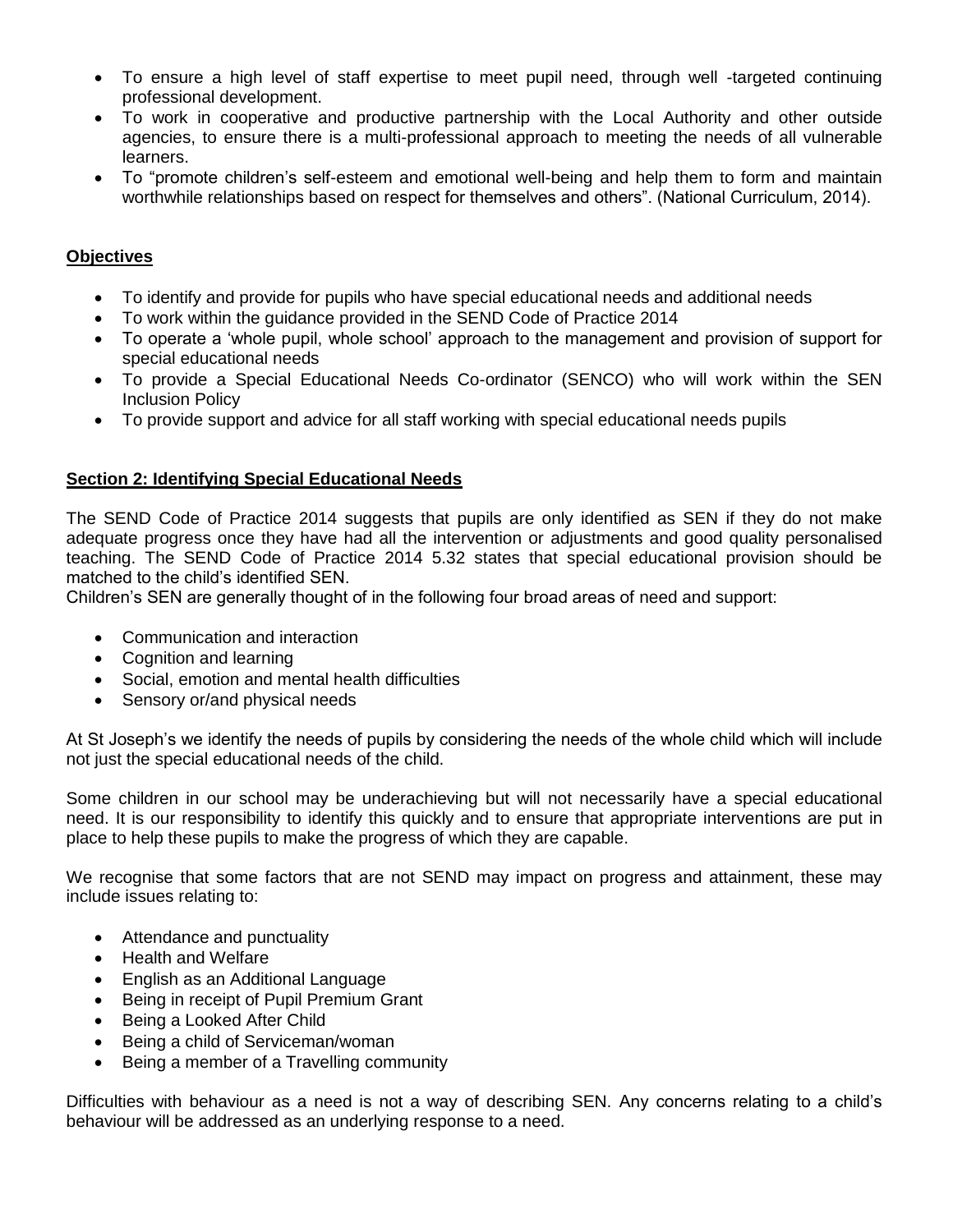## **Section 3: A Graduated Approach To SEN Support**

- All children have access to quality first teaching. The class teacher has a responsibility to provide for all children in their class. All teachers provide learners with carefully differentiated activities or approaches to learning that are directly related to the school curriculum;
- Subject specialist teachers are responsible for ensuring that quality first teaching is taking place in their subject;
- All teachers are responsible and accountable for the progress and development of the pupils in their class, including where pupils access support from teaching assistants or specialist staff;
- High quality teaching, differentiated for individual pupils, is the first step in responding to pupils who have or may have SEN. Additional intervention and support does not compensate for a lack of good quality teaching;
- The school regularly and carefully reviews the quality of teaching for all pupils through monitoring and lesson observations carried out by the SLT or subject leaders. Quality of teaching and provision for those learners with SEN are observed and monitored by the SENCO. Where necessary the SENCO supports teachers and improves their understanding of strategies to identify and support those vulnerable pupils. In addition, The SENCO works alongside teaching staff to enhance and develop their knowledge of the SEN most frequently encountered;
- If a pupil is not making good progress despite receiving good quality first teaching and carefully differentiated activities, the class teacher and the SENCO will consider all the information gathered from within the school about the pupil's progress, alongside national data and expectations of progress. From this information, teachers will complete an initial concern form with support from the SENCO;
- Parents and families are invited in to school to have a discussion with both the class teacher and the SENCO to decide next steps for their child
- Children are involved in the decision making process when deciding what provision will be provided for them;
- If a pupil displays a higher level of need, specialist provision from external agencies and professionals may be called upon to carry out more specialised assessments to help to identify the provision required. This may include:
- IDSS (Inclusion and disability support service)
- **Educational Psychologist**
- School Adviser
- SEN Adviser
- Special Schools
- Speech and language therapy service
- Specialist teachers
- Occupational therapists
- Physiotherapists
- After assessments have taken place and parents, families and children have been involved in discussion, all stakeholders will make a decision about the next steps for the child. This could mean placement on the SEN register and an individual education plan being drawn up.
- Children are assessed to identify the specific areas of difficulty. A plan is then written to target the identified areas. The targeted intervention is carried out and a review of pupil progress is carried out half termly. This is a cyclic process.

#### **Section 4: Managing The Needs Of Pupils On The SEN Register**

We ensure that pupils who are on the SEN register are receiving the appropriate provision and we assess and review this through:

• Tracking the progress of pupils through the whole school tracking system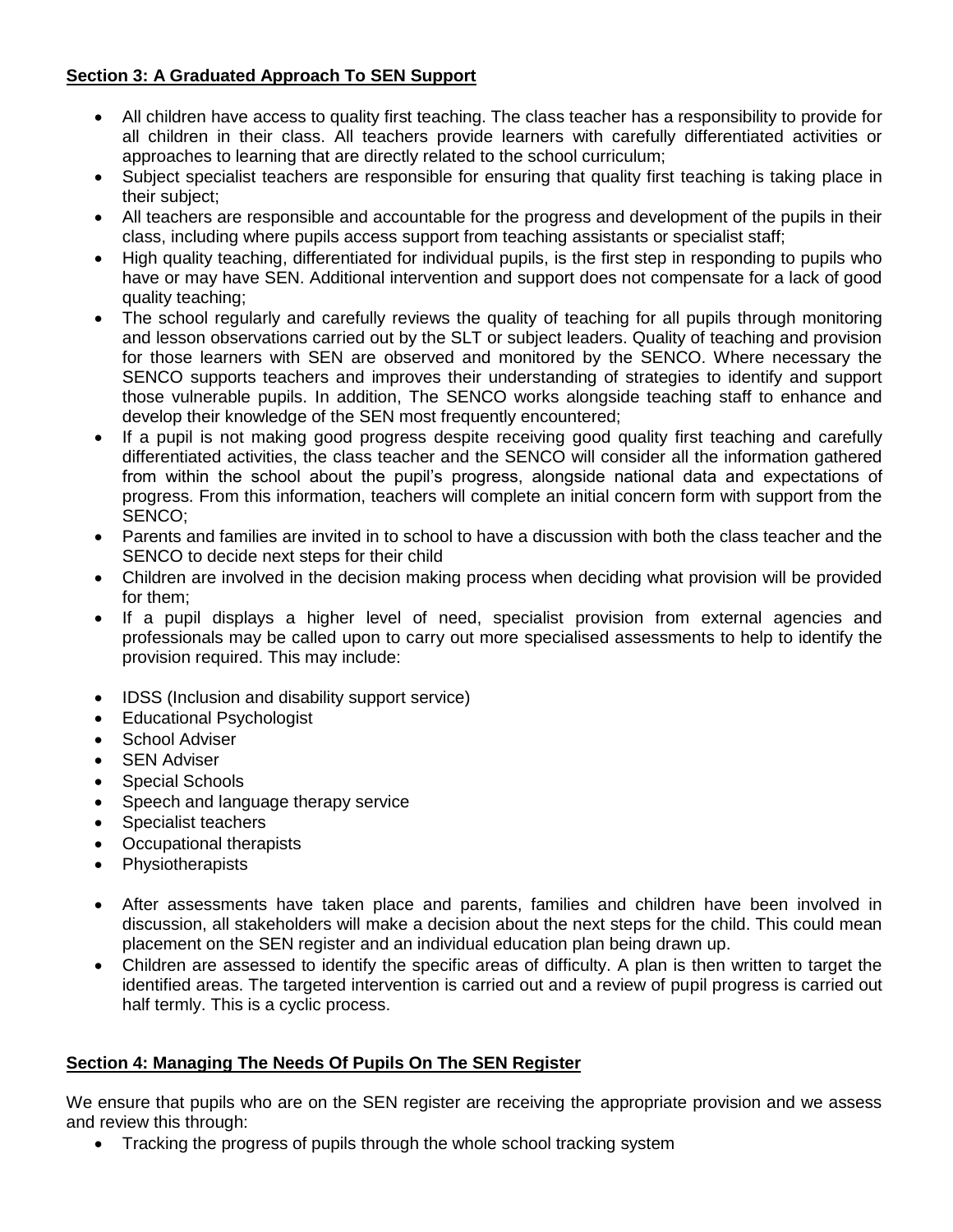- Half-termly evaluation of the effectiveness of interventions on the provision map, in relation to the progress of each pupil
- Ensuring that the class teacher fulfils their responsibility in collecting evidence of progress in relation to the outcomes set out in the plan
- Ensuring that the class teacher regularly maintains and updates IEPs and plans relating to interventions
- Half-termly evaluation of IEPs through pupil progress meetings between the SENCO, class teacher and teaching assistant where evidence of targeted support is used to identify next steps and created a new plan
- If the school's provision is unable to meet the needs of the pupil, the school will seek support or provision from outside agencies or special school provision. The class teacher will provide evidence in the form of monitoring information, children's work, timetable of support, evidence of activities to demonstrate how the child's needs are unable to be met.
- When reviewing progress, if a child is not making expected progress or if the school is unable to meet the child's needs through the provision available, the SENCO requests additional support from specialist services. This cost is recorded as part of the provision map
- When specialist services or outside agencies are requested, both parents and children are involved in the process of discussing the appropriate services required to meet their needs
- Any agency referral documentation is completed by the SENCO; this could include a CAF (Common Assessment Framework Form)
- At least half-termly evaluation of whether pupils in receipt of High Needs Funding and/or EHC plans are meeting their individual targets which have been written to address their underlying special educational need.
- Annual review of EHC plans as prescribed in the SEND Code of Practice 2014. All stakeholders are involved in the Annual review.

## **Section 5: Criteria For Exiting The SEN Register**

 Through the review part of the 'assess-plan-do-review' process, if a child has made significant progress which puts them back in line with their peers, and ensuring all stakeholders agree, the pupil will be removed from the SEN register.

#### **Section 6: Supporting Children And Families**

St Joseph's will support pupils and their families by:

- Ensuring that parents and pupils know how to access the LA local offer
- Providing a link directly to the school's statutory requirement to provide a SEN Information Report (School's local offer)
- Ensuring that families are provided with links with other agencies to support both the family and the pupil
- Ensuring that families are informed how to access information about admission arrangements
- Ensuring families are informed about access arrangements for tests
- Planning effective transition between phases and key stages. This includes meetings with Secondary provision involving pupils and parents in preparing for the move to High School
- Ensuring parents know how to access the policy for managing medical conditions of pupils

## **Section 7: Supporting Pupils At School With Medical Conditions**

 All children with medical conditions are properly supported and have full access to education, including school trips, physical education and any after school activities. Any children who also have a disability in conjunction with a medical condition also have access to all aspects of school life as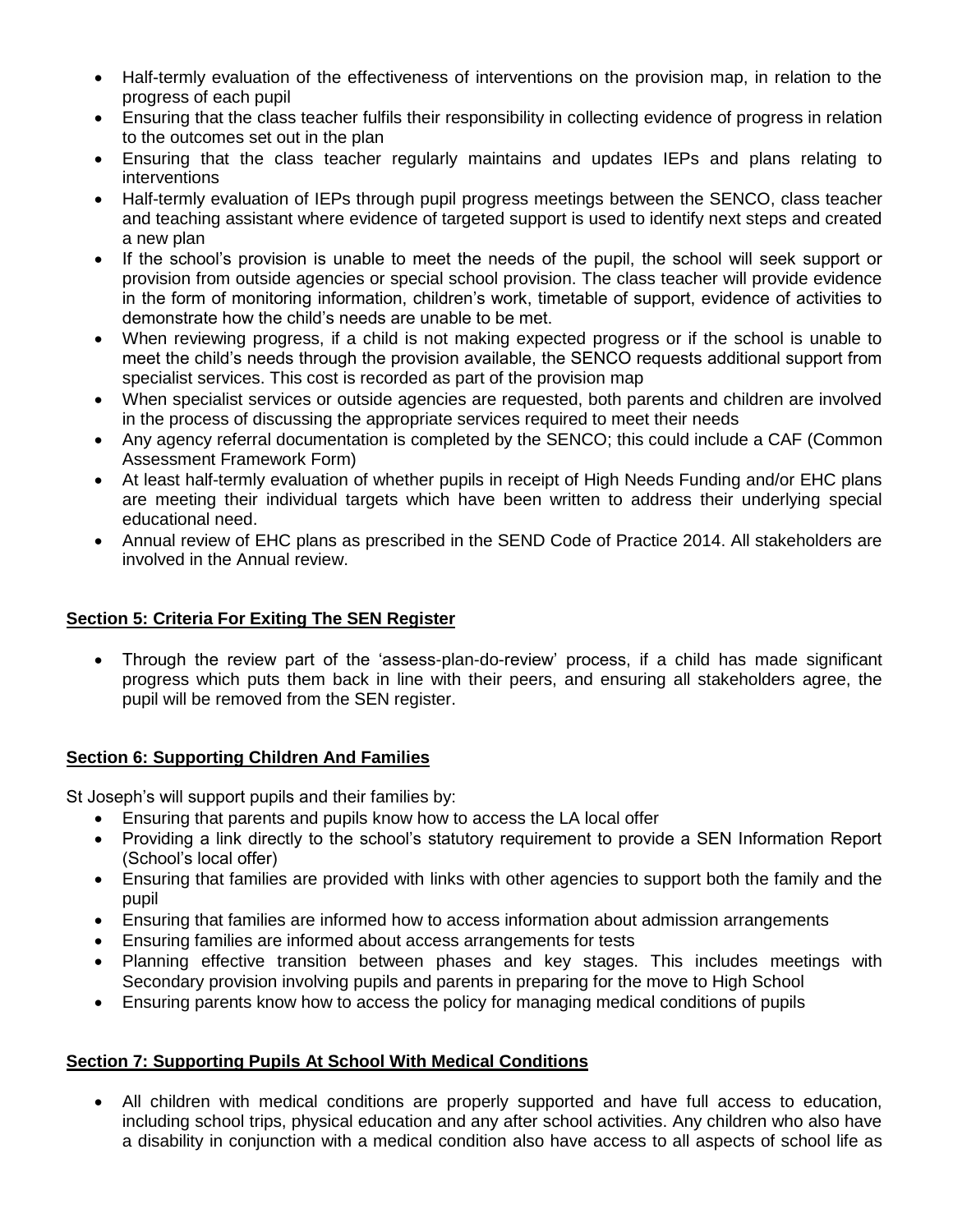far as is reasonably practical and the school endeavours to comply with its duties under the Equality Act 2010.

- If a child with a medical condition also has a special educational need (SEN) and also has a EHC plan. We will work with health and social care to bring the plan together alongside their special educational provision and ensure that the SEND Code of Practice (2014) is followed.
- If any pupil has a condition that requires the use of an epi pen, all staff will be trained to administer an epi-pen during an anaphylactic shock and to follow emergency procedures. All staff are trained in managing asthma.
- The school has a policy for managing the medical conditions of pupils, published on the school website.

## **Section 8: Monitoring And Evaluation Of SEND**

The monitoring and evaluation of the effectiveness of our provision is carried out in the following ways:

- Classroom observation by the SENCO and senior leaders;
- Ongoing assessment of progress made by intervention groups;
- Work sampling on a termly basis;
- Teacher interviews with the SENCO;
- Informal feedback from all staff;
- Pupil interviews when setting new IEP targets or reviewing existing targets;
- Pupil progress tracking using assessment data;
- Parent and pupil views:
- Monitoring IEPs and IEP targets, evaluating the impact of IEPs on pupils' progress;
- Attendance records:
- Regular meetings about pupils' progress between the SENCO and the Head teacher;
- Termly meetings between the SENCO and Governor responsible for SEN (Mr. A King);
- Termly Head teacher's report to Governors

## **Section 9: Training And Resources**

- The Governors ensure that they are kept fully aware of their statutory responsibilities by attending training and receiving regular updates from the Head teacher and SENCO.
- The SENCO keeps fully up to date about SEN issues through attendance at training and cluster meetings. In addition, the SENCO develops her skills through attendance at specialist training discussions with outside specialists.
- Teaching and non-teaching staff are kept up to date informally by the SENCO and formally at staff meetings and training
- The Governors ensure that the needs of pupils are met by employing a SENCO
- The SENCO is released from class to carry out some of her responsibilities.
- When appropriate the Head teacher and SENCO use the child's EHC plan to help inform the level of appropriate provision
- The Governors ensure that support staff are employed to support staff and pupils
- Time is allocated for staff to review pupil progress, discuss pupil curriculum needs and to transfer information between classes and phases
- The Governors ensure that there is adequate budget allocation to develop resources in curriculum areas. In addition, the Governors ensure that staff are kept fully up to date about SEN issues and undertake training as necessary.
- Training needs of all staff are identified and planned through observations and performance management meetings
- Staff undertake regular training and development in order to maintain and develop the highest quality of teaching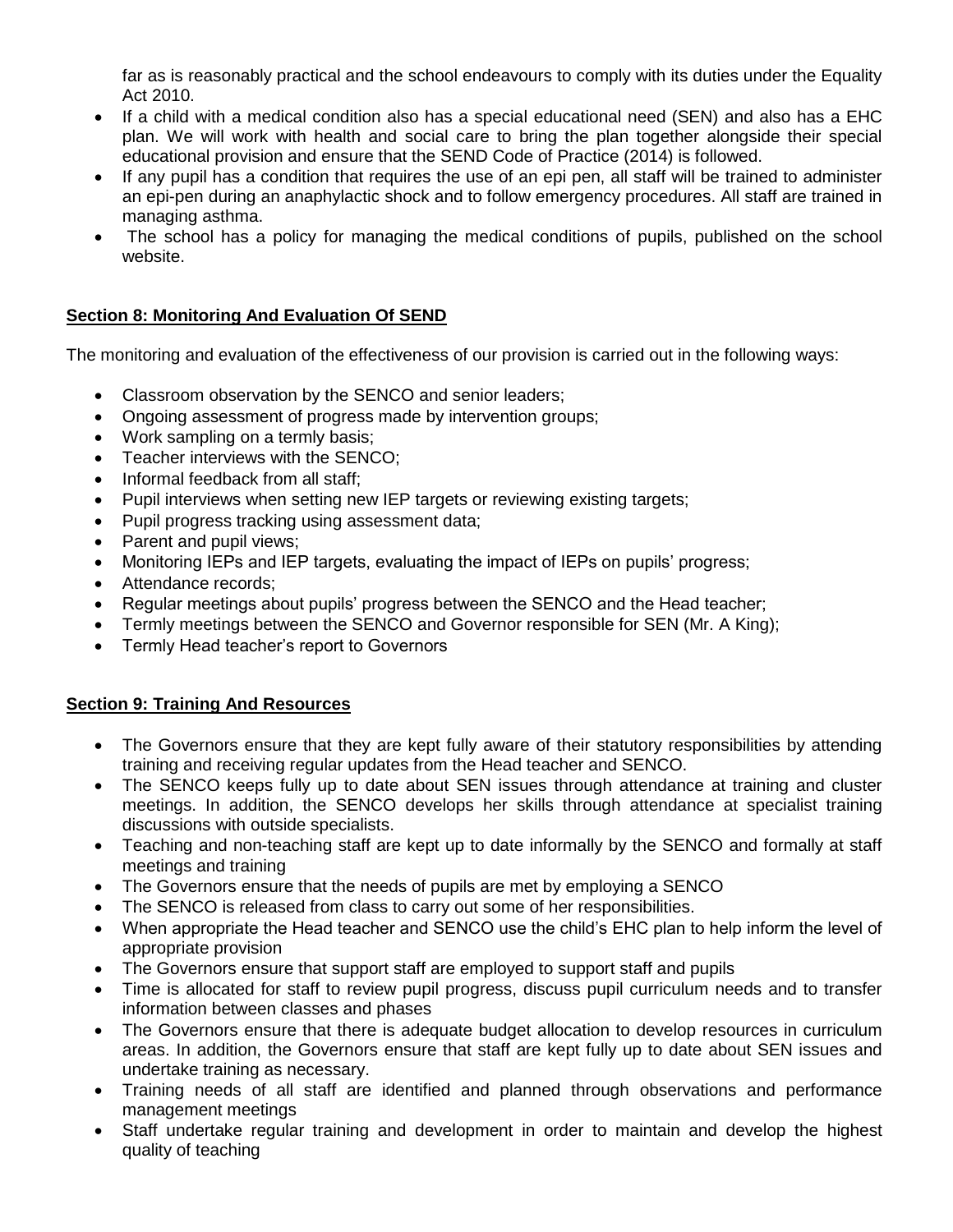## **Section 10: Roles And Responsibilities**

#### **Head teacher**

- The Head teacher is responsible for monitoring and evaluating the progress of all pupils and for making strategic decisions which will maximise their opportunity to learn
- The Head teacher and the Governing Body will delegate the day to day implementation of this policy to the Special Educational Needs Co-ordinator (SENCO)
- The Head teacher will be informed of the progress of all vulnerable learners and any issues with regard to the school's provision in this regard through:
	- Analysis of the whole school pupil progress tracking system;
	- Analysis of whole school provision map;
	- Pupil progress meetings;
	- **Requiar meetings with the SENCO;**
	- Discussions and consultations with pupils and parents.
- **The Head teacher, Mrs Annie Douglas, is the designated person with specific Safeguarding responsibility.**
- **The Head teacher is responsible for managing the schools responsibility for meeting the medical needs of pupils.**

#### **SEN Governor**

• The nominated governor with responsibility for SEN is Mr. Andrew King.

## **SENCO**

In line with recommendations in the SEN Code of Practice 2014, the SENCO will oversee the day to day operation of this policy in the following ways:

- Maintaining and analysing a whole school provision map for vulnerable learners;
- Identifying on this provision map a staged list of pupils with special educational needs those in receipt of additional SEN support from the schools devolved budget, those in receipt of High Needs Block funding and those with Education Health Care Plans (EHC Plans);
- Co-ordinating provision for children with SEN;
- Liaising with and advising teachers;
- Managing other classroom staff in supporting vulnerable learners;
- Overseeing the records on all children with SEN;
- Contributing to the in-service training of staff;
- Arranging and co-ordinating annual reviews;
- Carrying out referral procedures to the Local Authority to request High Needs funding and/or an Education Health Care Plan when it is suspected, on strong evidence arising from previous intervention, including addition SEN support from the school's devolved budget, that a pupil may have a special educational need which will require significant support;
- Overseeing the smooth running of transition arrangements and transfer of information for Year 6 pupils on the provision map;
- Monitoring the school's system for ensuring that Individual Education Plans have a high profile in the classroom and with pupils;
- Evaluating regularly the impact and effectiveness of all additional interventions for all vulnerable learners including those with SEN;
- Meeting at least termly with each teacher to review and revise learning objectives for all vulnerable learners in their class who are being tracked on the school's provision map;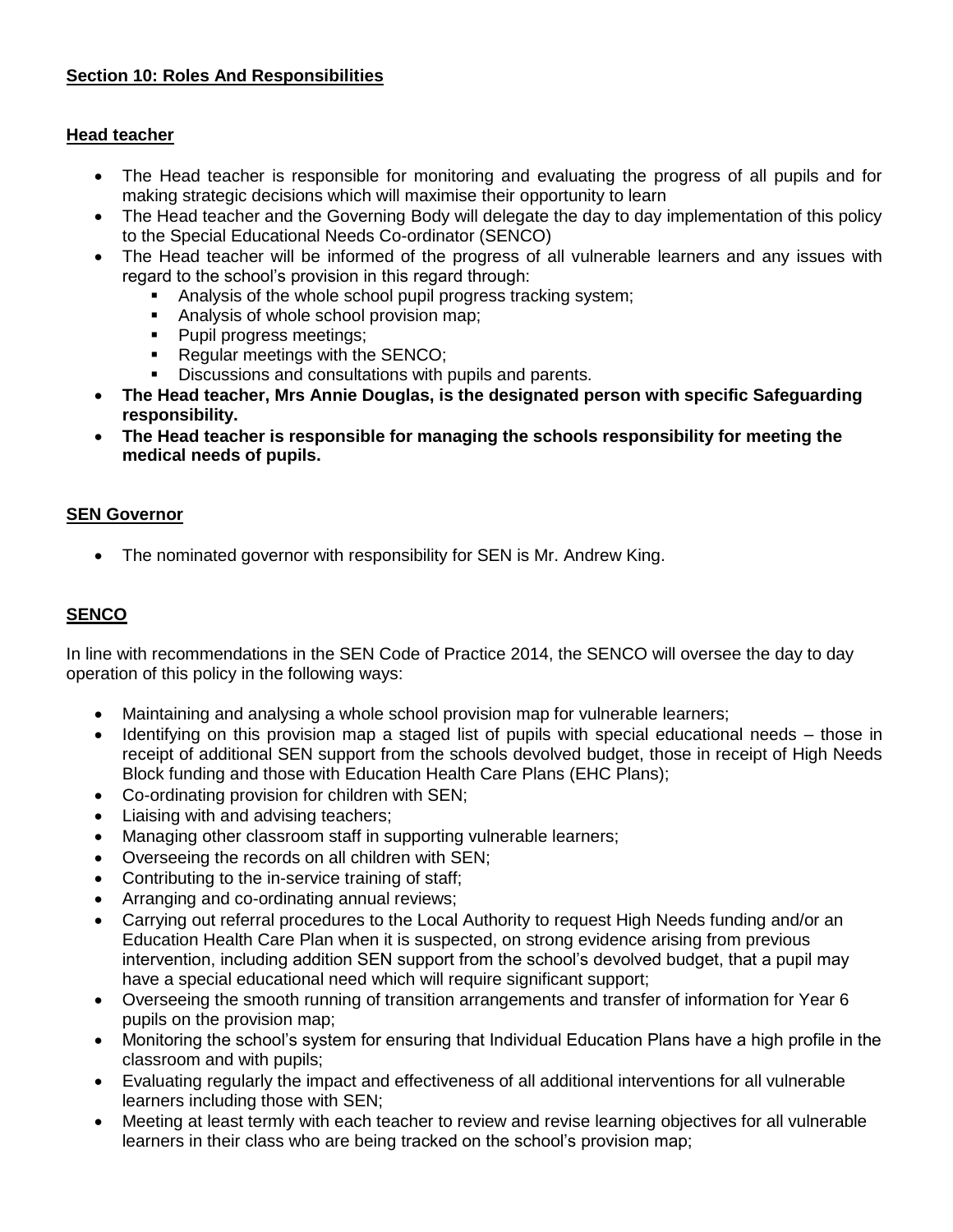- Liaising and consulting sensitively with parents and families of pupils on the SEN register, keeping them informed of progress and listening to their views of progress, in conjunction with class teachers;
- Attending area SENCO cluster meetings and training as appropriate;
- Liaising with the school's SEN Governor, keeping him informed of current issues regarding provision for vulnerable learners, including those with SEN;
- Liaising closely with a range of outside agencies to support vulnerable learners;

## **Class teacher**

- Liaising with the SENCO to agree:
	- which pupils in the class are vulnerable learners;
	- which pupils are underachieving and need to have their additional interventions monitored on the school's provision map – but do not have special educational needs;
	- Which pupils, who are on the provision map, require additional support because of a special educational need and need to go on the school's SEN register. Some of these pupils may require advice/support from an outside professional and, therefore, an individual education plan to address a special educational need. This will include pupils with EHC plans.
- Securing good provision and good outcomes for all groups of vulnerable learners by:
	- Providing differentiated teaching and learning opportunities, including vulnerable learners;
	- Ensuring that there is adequate opportunity for pupils with SEN to work on agreed targets which are genuinely 'additional to' or 'different from' those normally provided as part of the differentiated curriculum offer and strategies;
	- Ensuring effective deployment of resources, including teaching assistant support, to maximise outcomes for all groups of vulnerable learners.

#### **SEN Teaching assistants**

- Keep records up to date;
- Feed back to the teacher after each session so that this can be fed into planning and target setting;
- Contribute to pupil progress and annual review meetings.

#### **Section 11: Storing And Managing Information**

Documents are stored and managed in line with the school's information management policy:

- All documents are stored in a locked cabinet:
- All electronic documents are password protected;
- All documents no longer required are shredded prior to disposal;
- Record keeping procedures follow the school's confidentiality policy.

#### **Section 12: Reviewing The Policy**

This Policy will be updated annually and presented to Governors. The SEN Governor will meet termly with the SENCO to monitor SEN provision and progress. This will be reported at termly Governing Body Meetings.

#### **This Policy was last updated in February 2020. This Policy will be reviewed every two years**.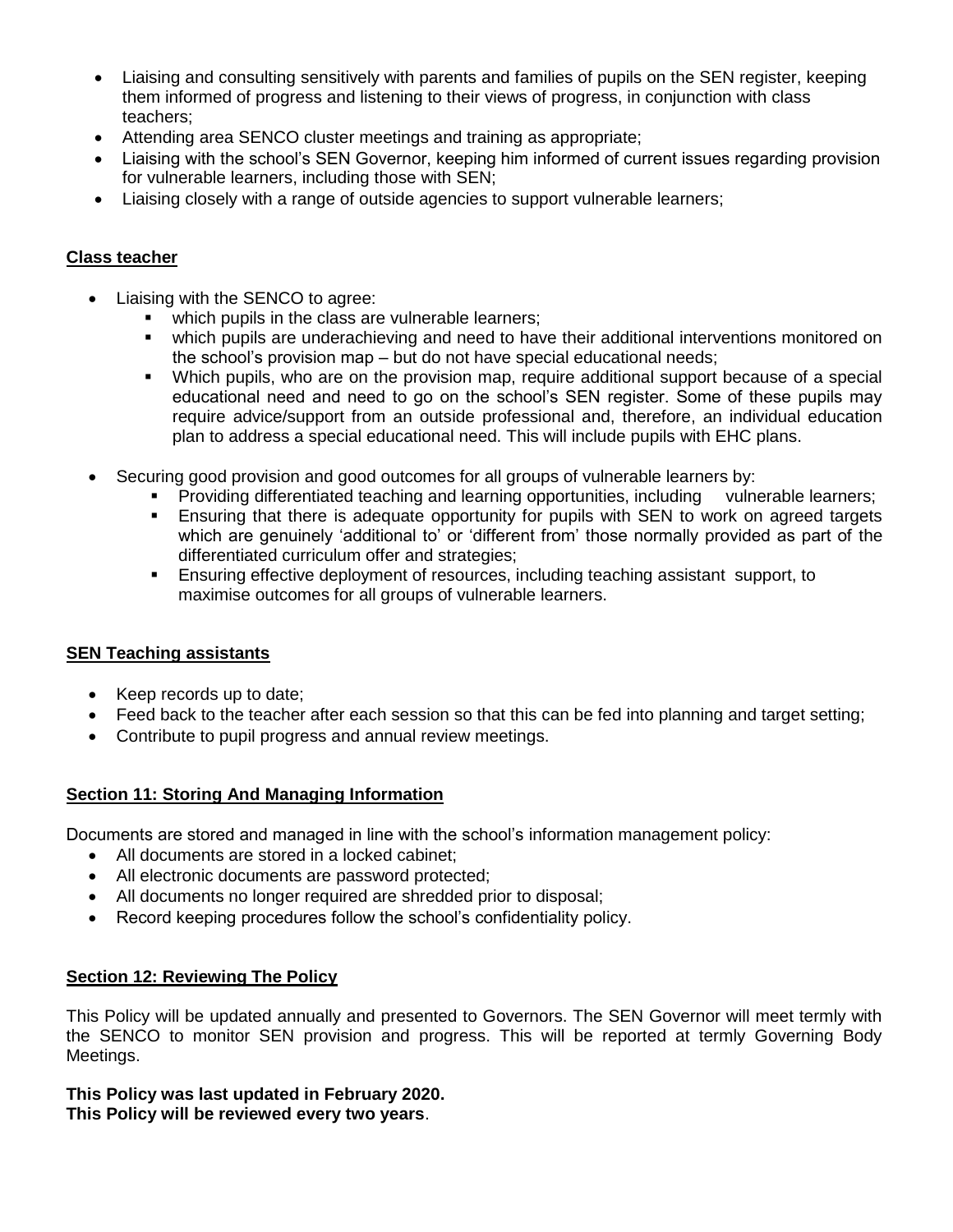## **Section 13: Accessibility**

## **Accessibility of the school environment**

We are a very welcoming school with friendly staff who have very good understanding of the children in our care and form close relationships with parents.

The school environment is fully accessible including:

- Level access located at each entrance to school;
- Designated disabled parking space in school car park;
- A wheelchair stair lift for access to the KS2 classrooms, KS2 library, staff room and activity room
- A disabled toilet;
- Access to a shower.

## **Accessibility of information**

Information is disseminated to parents in a variety of ways including:

- A notice board is located in the entrance to the school;
- School policies are available to view via the school website as well as hard copies on request;
- A hard copy weekly newsletter is sent home to all families; this can be enlarged on request;
- The weekly newsletter is also accessible via email and the website.
- Curriculum information is available on the school website.

#### **Accessibility of provision**

Every care is taken to ensure that all children have equal access to all provision. This includes:

- Resources are labelled with words and pictures wherever necessary;
- All resources are appropriate to the age and ability of the children;
- Appropriate resources and equipment is provided for those children who have specific needs.

#### **Specialised equipment**

- Specialised equipment is purchased and provided for those children who have been identified as needing specific provision including: Walkers, frames, chairs, steps etc.;
- Resources to alleviate visual stress including overlays, reading rulers, coloured paper;
- Pencil grips or writing slopes to alleviate pain for those children with hypermobility or dyspraxia.

## **Section 14: Dealing With Complaints**

The complaints procedure for SEN mirrors the school's other complaints procedures which can be found in the School Prospectus. Should a parent or carer have a concern about the special provision made for their child they should in the first instance discuss this with the class teacher. If the concern continues then they should contact the SENCO, Mrs Bernadette Murphy or the Head teacher, Mrs Annie Douglas. If the concern cannot be resolved then parents may contact the SEN Governor, Mr Andrew King and Chair of Governors Mr. Andrew Vose who will meet with the parents. Parents also have the right to contact the LEA and the SEN Parent Partnership Team based at the Area Education Office (South), East Cliff, Preston.

## **Section 15: Bullying**

Instances of bullying are extremely rare at St Joseph's, however the school has a robust anti-bullying policy in place with clear procedures for dealing with any issues when they arise. Anti-bullying messages, as well as teaching about independence and resilience, are promoted in all areas of school life and learning and these are highlighted at various times in the year. Staff and pupils also receive training in the dangers of social media. The school's anti- bullying policy is published on the website.